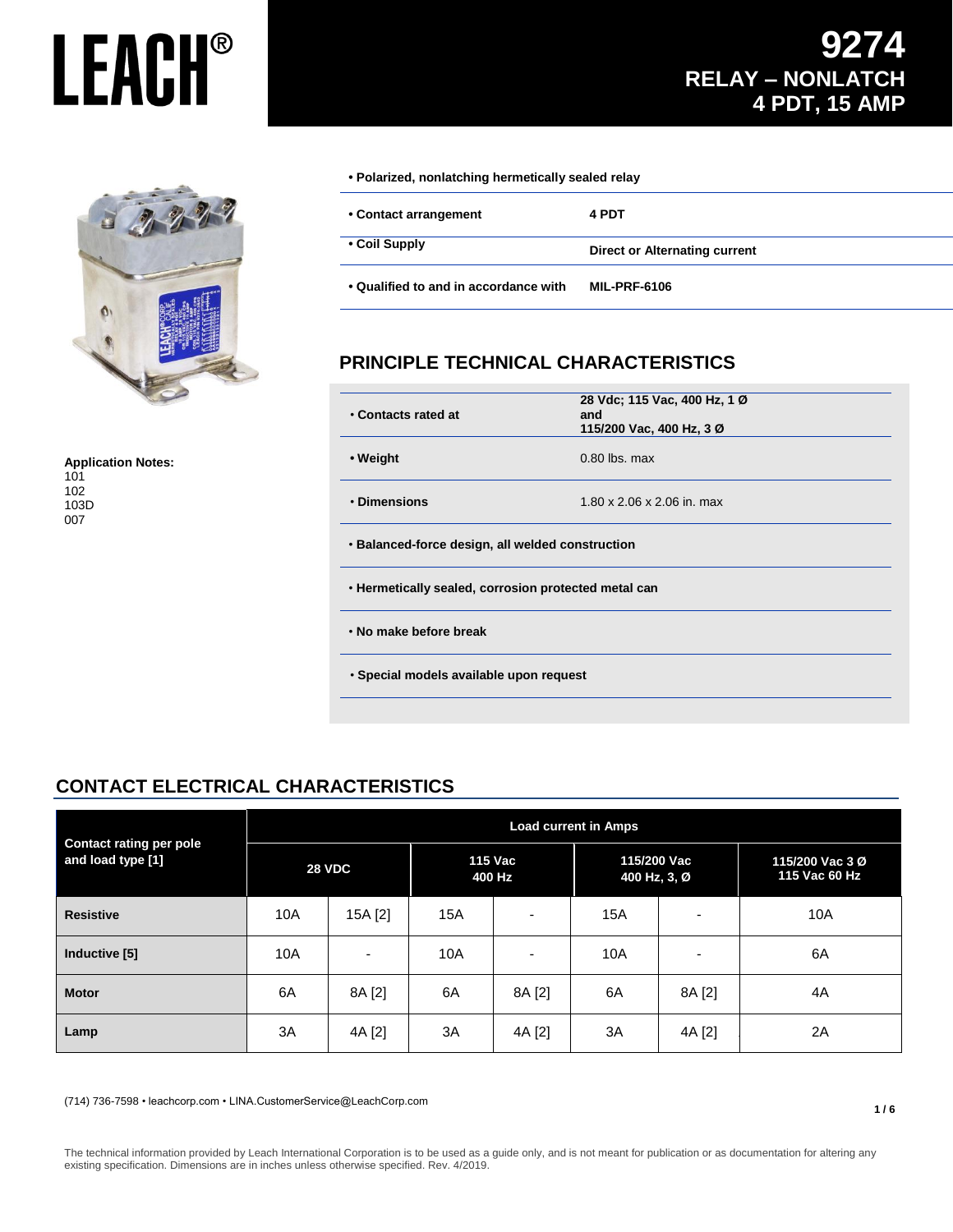## **COIL CHARACTERISTICS (Vdc)**

| <b>COIL DATA</b>                        | 28 Vdc | 115 Vac 400 Hz [3] | 115 Vac<br>60 Hz | <b>Suppressed Vdc [4]</b> |
|-----------------------------------------|--------|--------------------|------------------|---------------------------|
| Nominal operating voltage               | 28     | 115                | 115              | 28                        |
| <b>Maximum operating voltage</b>        | 30     | 124                | 124              | 30                        |
| Pick-up voltage, maximum at +125° C     | 18     | 90                 | 95               | 18                        |
| Drop-out voltage, max                   |        | 30                 | 35               |                           |
| Coil resistance $\Omega$ ±10% at +25° C | 92     |                    |                  | 92                        |
| Coil current max. mA at $+25^\circ$ C   |        | 100                | 100              |                           |

## **GENERAL CHARACTERISTICS**

| <b>Temperature range</b>                              | $-70^{\circ}$ C to $+125^{\circ}$ C                              |
|-------------------------------------------------------|------------------------------------------------------------------|
| Minimum operating cycles (life) at rated load         | 100,000                                                          |
| Minimum operating cycles (life) at 25% rated load     | 400,000                                                          |
| Dielectric strength at sea level                      |                                                                  |
| All circuits to ground and circuit to circuit         | 2000 Vrms / 50 Hz                                                |
| Coil to ground                                        | 1000 Vrms / 50 Hz                                                |
| Dielectric strength at altitude 80,000 ft             | 700 Vrms / 50Hz<br>(350 Vrms gasket compressed)                  |
| Insulation resistance (at 500 Vdc)                    | 100 M $\Omega$ min                                               |
| <b>Sinusoidal vibration</b>                           | (36-500 Hz) 20 G<br>(500-1,000 Hz) 15 G<br>(1,000-2,000 Hz) 10 G |
| <b>Mechanical shock</b>                               | 50 G / 11 ms                                                     |
| Maximum contact opening time under shock or vibration | $10 \mu$ sec                                                     |
| Operate time at nominal voltage                       | 25 ms max                                                        |
| Release time at nominal voltage                       |                                                                  |
| <b>DC</b>                                             | 20 ms max                                                        |
| <b>AC</b>                                             | 50 ms max                                                        |
| Contact make bounce at nominal voltage                |                                                                  |
| N.C. Contacts                                         | 5 ms max                                                         |
| N.O. Contacts                                         | 3 ms max                                                         |

Unless otherwise noted, the specified temperature range applies to all relay characteristics.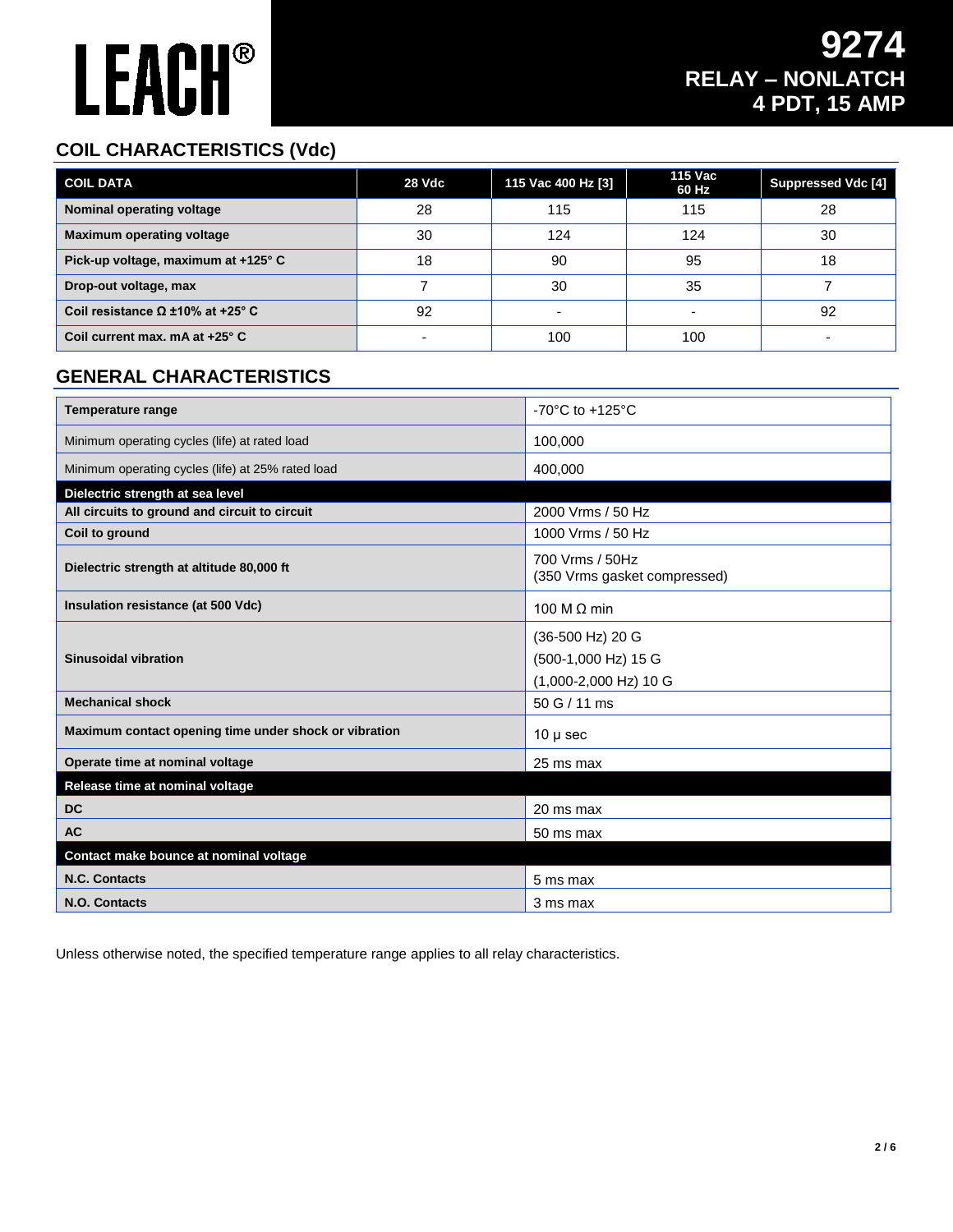## **MOUNTING STYLES**

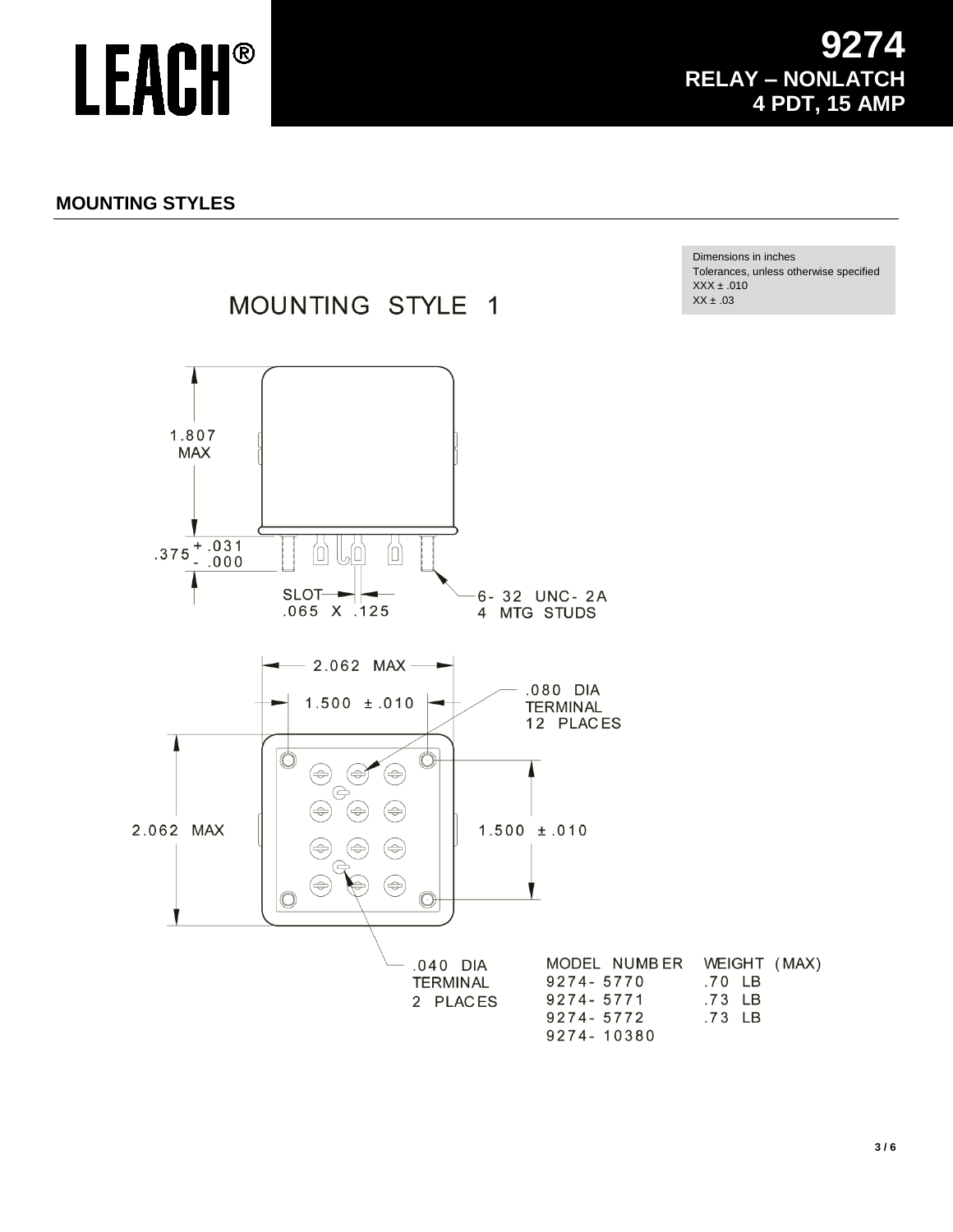## 4 **RELAY - NONLATCH** 4 PDT, 15 AMP

## **MOUNTING STYLES**

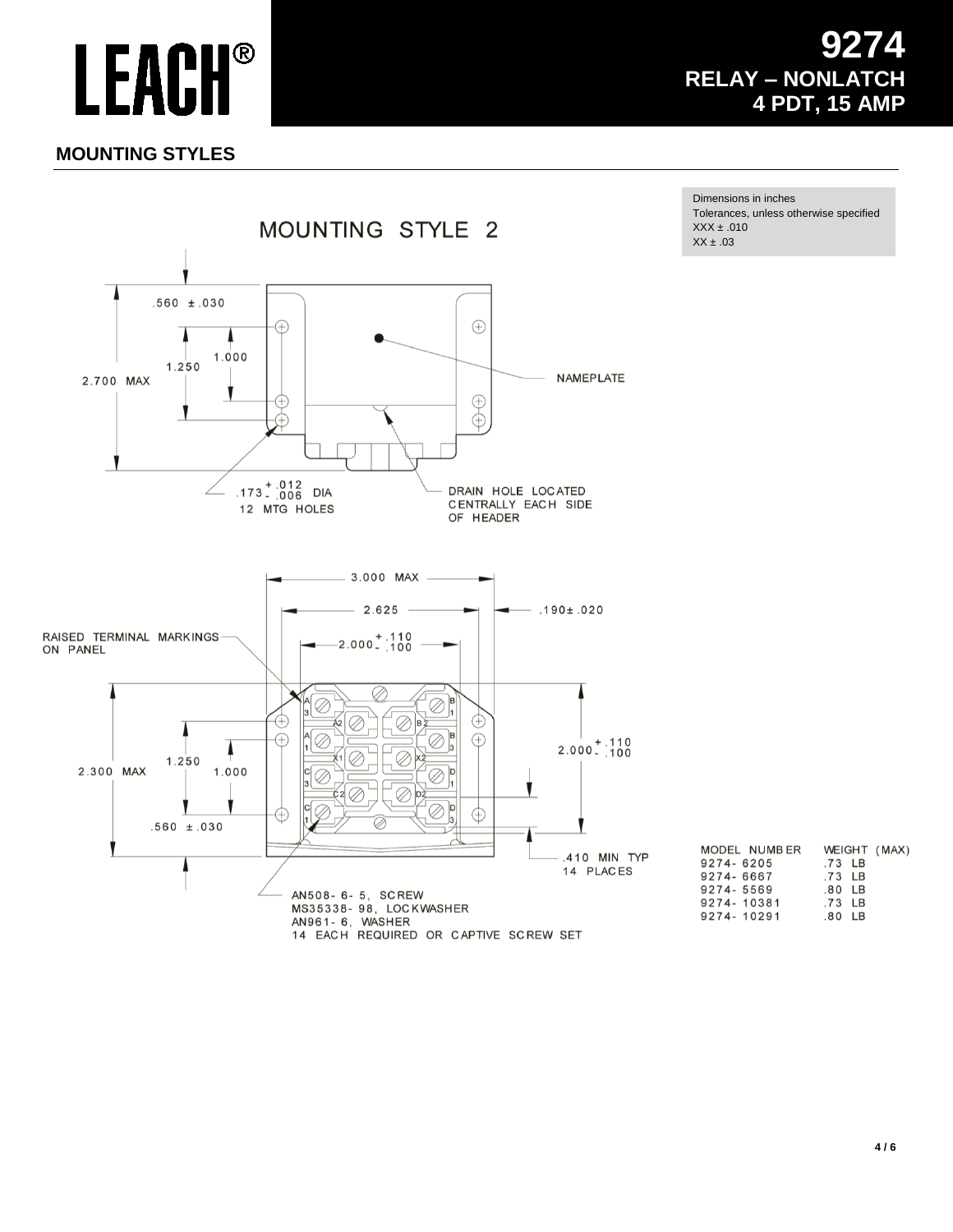## 4 **RELAY - NONLATCH** 4 PDT, 15 AMP

### **MOUNTING DIMENSIONS**



### **SCHEMATIC DIAGRAM**